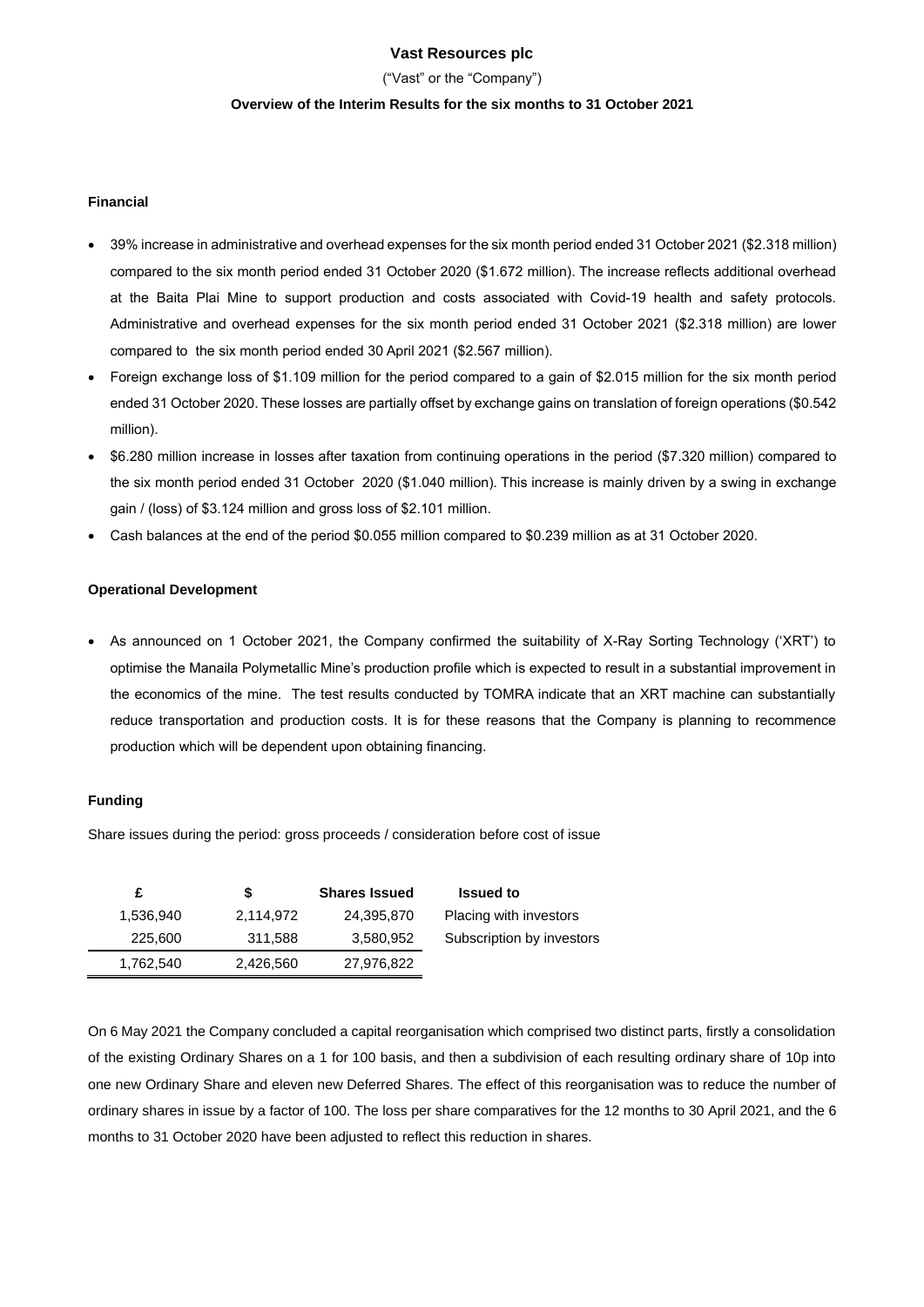#### *Post period end:*

| <b>Issued to</b>       | <b>Shares Issued</b> | S         |           |
|------------------------|----------------------|-----------|-----------|
| Placing with investors | 54,000,000           | 1,812,595 | 1,350,000 |
| Settle debt            | 9,306,341            | 250,000   | 185,585   |
|                        | 63,306,341           | 2,062,595 | 1,535,585 |

## **Debt Funding**

#### *Post period end:*

- The Company repaid \$250,000 of the principal of the first tranche of the Atlas facility through the issuance of shares.
- The Company has received a binding term sheet for the refinancing of the outstanding amount owed to Atlas . The term sheet is conditional on the transfer of client funds upon the execution of appropriate legal documentation including assignment of the relevant security assets. The Company and Atlas have executed legal documentation for a variation in the terms of the bond to extend the maturity 3 months to 30 April 2022 in order to close the refinancing transaction.

#### **Board and Management**

- Appointment of Nicolae Turdeau as Romanian Country Manager, reporting to Craig Harvey (COO).
- Appointment of Stancu Viorel as General Manager, reporting to Nicolae Turdeau (Country Manager), replacing Marcus Brewster who left the Company.
- Appointment of Nigel Wyatt as independent Non-Executive Director.

#### *Post period end:*

- Andrew Hall was formally appointed to the Board on 7 December 2021 as Commercial Director. Andrew's responsibilities comprise the Company's strategic business initiatives, capital raising, managing offtake relationships as well as leading the Company's external and investor communications.
- On 7 December 2021 Roy Tucker relinquished his executive functions but remains a Non-Executive Director at the request of the Board to make available his in-depth knowledge and understanding of the Company.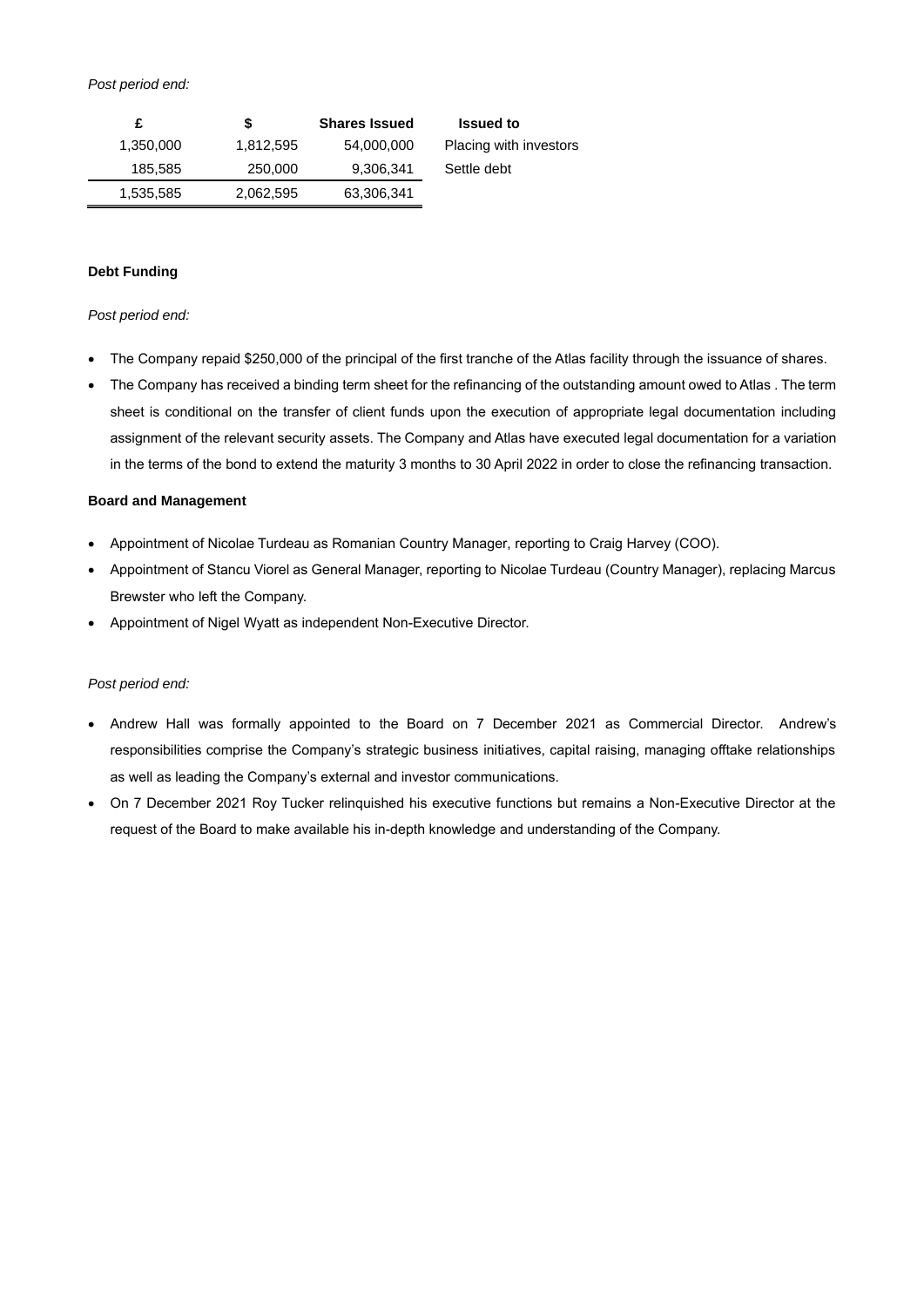#### **CHAIRMAN'S STATEMENT**

The period under review has been an extremely challenging one for the Company.

The Baita Plai Polymetallic Mine ('BPPM') experienced complications and production delays due to encountering friable ground at the faces that required extra tunnelling to safely re-enter the resource. The team successfully navigated these challenges, which should not be considered unusual for such a complex mining project, and I am pleased to report that production subsequent to the period end has steadily increased.

We have been actively engaging with investors with the objective of refinancing Atlas and Mercuria, supporting the restart of the Manaila Polymetallic Mine ('MPM') which is currently on care and maintenance, and to provide general working capital. I am pleased to report that we received a binding term sheet for the refinancing of the Atlas Tranche 1 bond. The term sheet is conditional on the transfer of client funds upon the execution of appropriate legal documentation including assignment of the relevant security assets. The Company and Atlas have concluded an agreement to allow for a 3 month extension to the maturity of the bond which now becomes due on 30 April 2022 in order to close the refinancing transaction.

The Company continues discussions to finalise the right to mine diamonds for the Company at the community diamond concession. Our discussions with the various Zimbabwe stakeholders remain in line with previous expectations, other than on timing, and we remain confident that we will be able to commence our mining operations in due course.

On 23 August 2021, Nigel Wyatt was appointed as an independent Non-Executive Director of the Company. Nigel has held senior positions in several mining and engineering companies primarily in Southern Africa. Andrew Hall was formally appointed to the Board on 7 December 2021 as Commercial Director. Andrew's responsibilities comprise the Company's strategic business initiatives, capital raising, managing offtake relationships as well as leading the Company's external and investor communications. On 7 December 2021 Roy Tucker relinquished his executive functions but remains a Non-Executive Director. At the request of the Board, his in-depth knowledge and understanding of the Company remains available through a consultancy agreement.

In May 2021, the Company's ordinary share capital was reorganised and consolidated so that the number of ordinary shares in issue was reduced by a factor of 100. The capital reorganisation comprised two distinct parts, firstly a consolidation of the existing ordinary shares on a 1 for 100 basis, and then a subdivision of each resulting ordinary share of 10p into one new ordinary share of 0.1p and eleven new deferred shares of 0.9p each.

I wish all our stakeholders well in these difficult times and, as always, remain committed to the safety of our employees and the communities in which we operate. With increasing production at BPPM and other projects in the pipeline, the Board remains optimistic for the future success of the Company.

**Brian Moritz Chairman**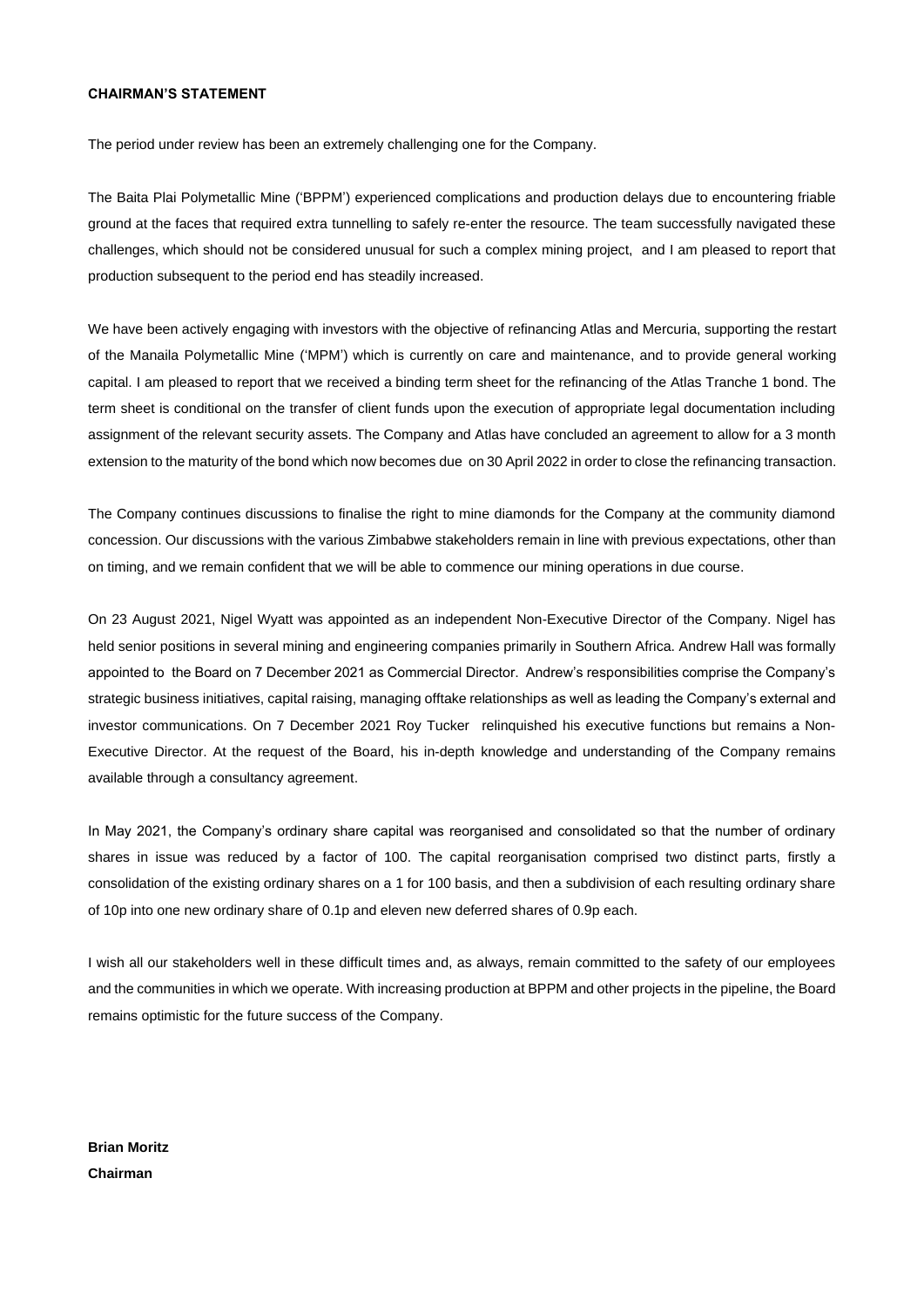#### **CHIEF EXECUTIVE OFFICER'S REPORT**

The half year to 31 October 2021 has been another challenging period for the Company. The Company experienced complications and delays to production at the Baita Plai Polymetallic Mine ('BPPM') due to encountering friable ground at the faces that required extra tunnelling to come back into the resource. The Company successfully worked around this issue. This is testament to the establishment of a strong leadership team in Romania and the continued implementation of processes, procedures, and technical capabilities that provide the necessary platform to realise the value of BPPM. I am pleased to report that production has steadily increased since October 2021. In the quarter to 31 December, the mine steadily increased production numbers, with December contributing almost 50% of the total. We believe we have established the mining and production base on which to expand volumes and achieve profitability in the very near term.

Our Manaila Polymetallic Mine ('MPM') remained on care and maintenance during the period and we plan to restart production once we have successfully engaged new lenders for the project. The Company assessed the suitability of X-Ray Sorting Technology (XRT) to optimise the mine's production profile. The assessment indicates that the implementation of XRT equipment would significantly improve the economics of MPM by reducing transportation and production expenses. The combination of MPM and BPPM production would also provide more favourable export logistics and the restart would represent an important part of the Company's short-term strategy.

The Company has been actively engaged in acquiring new financing in order to refinance Tranche 1 of the Atlas bond facility and for financing for the Manaila restart and general working capital. We have received a binding term sheet with a new lender to repay the Atlas loan facility in full. The term sheet is conditional on the transfer of client funds upon the execution of appropriate legal documentation including assignment of the relevant security assets. The Company and Atlas have executed legal documentation for a variation in the terms of the bond to allow for a 3 month extension to 30 April 2022 in order to close the refinancing transaction.

The Company continues discussions with stakeholders regarding the right to mine diamonds for the Company at the community diamond concession. All stakeholders continue to express their support and the Company remains confident that an agreement will be finalised in due course.

On 4 May 2021 the Company appointed Nicolae Turdean as Romanian Country Manager. Nicolae has many years of experience in the mining industry, predominantly in Romania. Most recently, Nicolae held the position of President of the National Agency for Mineral Resources. Prior to this, Nicolae was the Chief Executive Officer of Cupra Min SA, the stateowned copper producer. Nicolae's joining together with other key hires and appointments has strengthened the Company's management and technical capabilities to successfully mine at BPPM.

Many thanks to fellow Board members and management for the commitment and hard work that has been put into the Group. I thank all our stakeholders for their support through these challenging times.

**Andrew Prelea Chief Executive Officer**

**For further information visit www.vastplc.com or please contact:**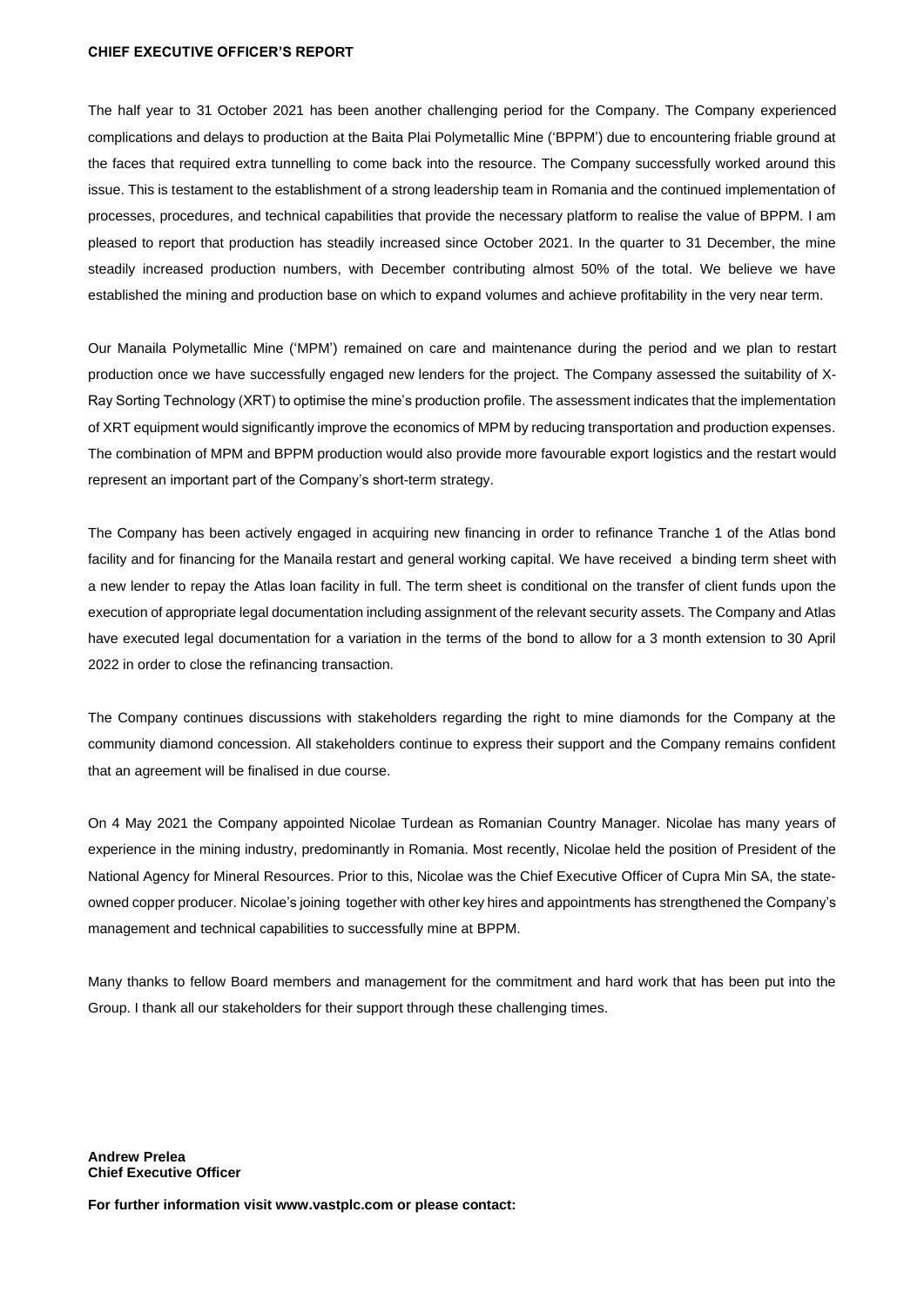| Vast Resources plc<br>Andrew Prelea (Chief Executive Officer)<br>Andrew Hall (Chief Commercial Officer) | www.vastplc.com<br>+44 (0) 207 846 0974            |
|---------------------------------------------------------------------------------------------------------|----------------------------------------------------|
| <b>Beaumont Cornish - Financial &amp; Nominated Adviser</b><br>Roland Cornish<br>James Biddle           | www.beaumontcornish.com<br>+44 (0) 020 7628 3396   |
| Shore Capital Stockbrokers Ltd - Joint Broker<br>Toby Gibbs<br>James Thomas                             | www.shorecapmarkets.co.uk<br>+44 (0) 20 7408 4050  |
| Axis Capital Markets Ltd - Joint Broker<br>Kamran Hussain                                               | www.axcap247.com<br>+44 (0) 203 026 0320           |
| <b>St Brides Partners</b><br>Susie Geliher<br>Charlotte Page                                            | www.stbridespartners.co.uk<br>+44 (0) 20 7236 1177 |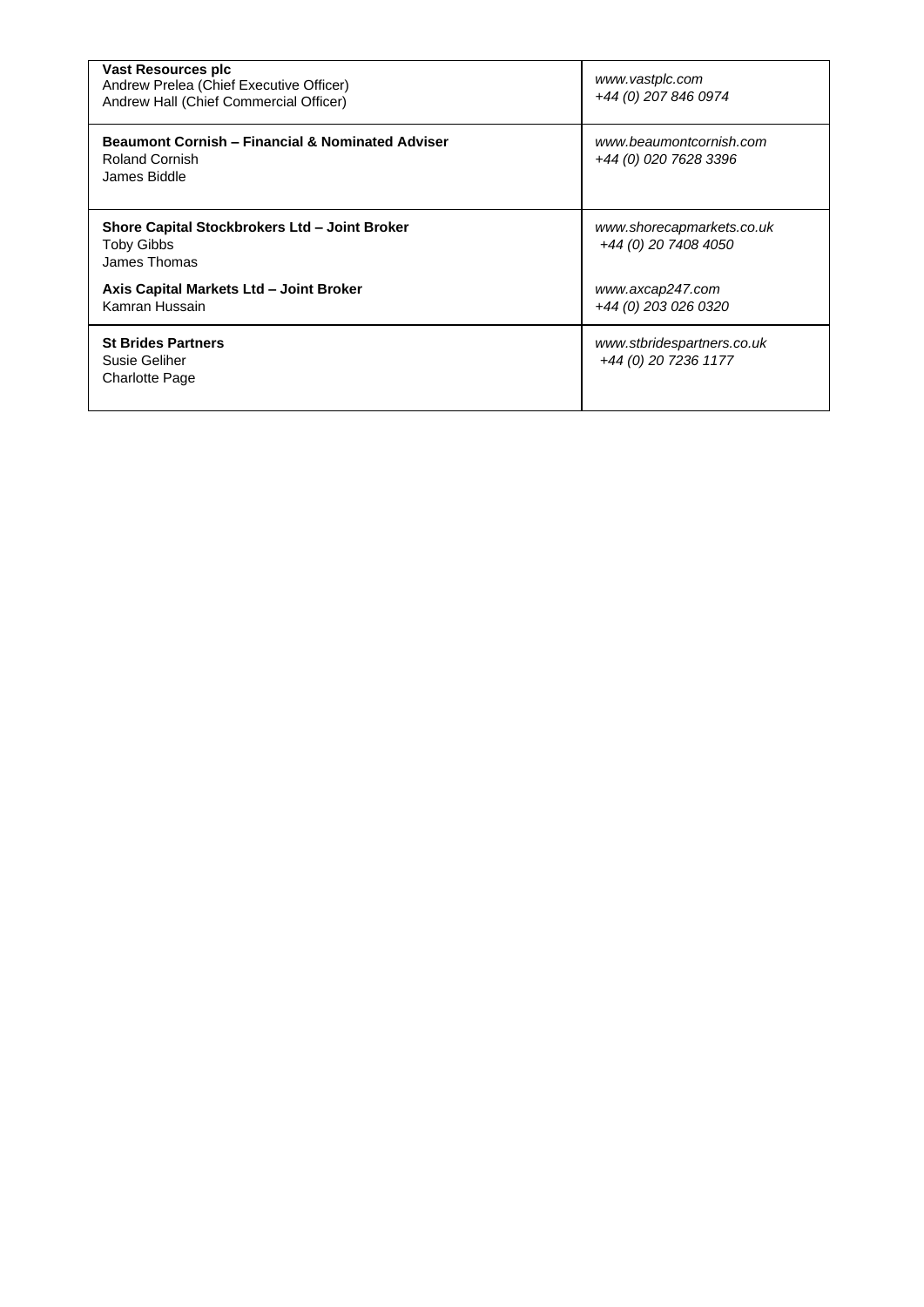#### **Condensed consolidated statement of comprehensive income** for the six months ended 31 October 2021

|                                                                         |             | 31 Oct 2021<br><b>6 Months</b><br>Group<br><b>Unaudited</b> | 30 Apr 2021<br>12 Months<br>Group<br><b>Audited</b> | 31 Oct 2020<br><b>6 Months</b><br>Group<br><b>Unaudited</b> |
|-------------------------------------------------------------------------|-------------|-------------------------------------------------------------|-----------------------------------------------------|-------------------------------------------------------------|
|                                                                         | <b>Note</b> | \$'000                                                      | \$'000                                              | \$'000                                                      |
| Revenue                                                                 |             | 1,143                                                       | 896                                                 |                                                             |
| Cost of sales                                                           |             | (3,244)                                                     | (2,642)                                             |                                                             |
| Gross profit / (loss)                                                   |             | (2, 101)                                                    | (1,746)                                             |                                                             |
| Overhead expenses                                                       |             | (3,733)                                                     | (2, 439)                                            | 13                                                          |
| Depreciation of property, plant and equipment                           |             | (344)                                                       | (724)                                               | (398)                                                       |
| Profit / (loss) on sale of property, plant and equipment                |             |                                                             | 2                                                   |                                                             |
| Share option and warrant expense                                        |             |                                                             | (178)                                               |                                                             |
| Sundry income                                                           |             | 38                                                          | 88                                                  | 68                                                          |
| Exchange gain / (loss)                                                  |             | (1, 109)                                                    | 2,612                                               | 2,015                                                       |
| Other administrative and overhead expenses                              |             | (2,318)                                                     | (4,239)                                             | (1,672)                                                     |
| Fair value movement in available for sale investments                   |             |                                                             | (29)                                                |                                                             |
| Profit / (loss) from operations                                         |             | (5,834)                                                     | (4, 214)                                            | 13                                                          |
| Finance income                                                          |             |                                                             | 4                                                   | 59                                                          |
| Finance expense                                                         |             | (1, 486)                                                    | (3,509)                                             | (1, 112)                                                    |
| Loss before taxation from continuing operations                         |             | (7, 320)                                                    | (7, 719)                                            | (1,040)                                                     |
| Taxation charge                                                         |             |                                                             |                                                     |                                                             |
| Total (loss) after taxation for the period                              |             | (7, 320)                                                    | (7, 719)                                            | (1,040)                                                     |
| Other comprehensive income                                              |             |                                                             |                                                     |                                                             |
| Items that may be subsequently reclassified to either profit or<br>loss |             |                                                             |                                                     |                                                             |
| (Loss) / gain on available for sale financial assets                    |             |                                                             |                                                     |                                                             |
| Exchange gain /(loss) on translation of foreign operations              |             | 542                                                         | (1,740)                                             | (1, 412)                                                    |
| Total comprehensive profit / (loss) for the period                      |             | (6, 778)                                                    | (9, 459)                                            | (2, 452)                                                    |
| Total profit / (loss) attributable to:                                  |             |                                                             |                                                     |                                                             |
| - the equity holders of the parent company                              |             | (7,320)                                                     | (7, 755)                                            | (1,076)                                                     |
| - non-controlling interests                                             |             |                                                             | 36                                                  | 36                                                          |
|                                                                         |             | (7, 320)                                                    | (7, 719)                                            | (1,040)                                                     |
| Total comprehensive profit / (loss) attributable to:                    |             |                                                             |                                                     |                                                             |
|                                                                         |             |                                                             |                                                     |                                                             |
| - the equity holders of the parent company                              |             | (6,778)                                                     | (9, 495)                                            | (2,488)                                                     |
| - non-controlling interests                                             |             |                                                             | 36                                                  | 36                                                          |
|                                                                         |             | (6, 778)                                                    | (9, 459)                                            | (2, 452)                                                    |
| Loss per share - basic and diluted                                      | 4           | (3.27)                                                      | (4.90)                                              | (0.89)                                                      |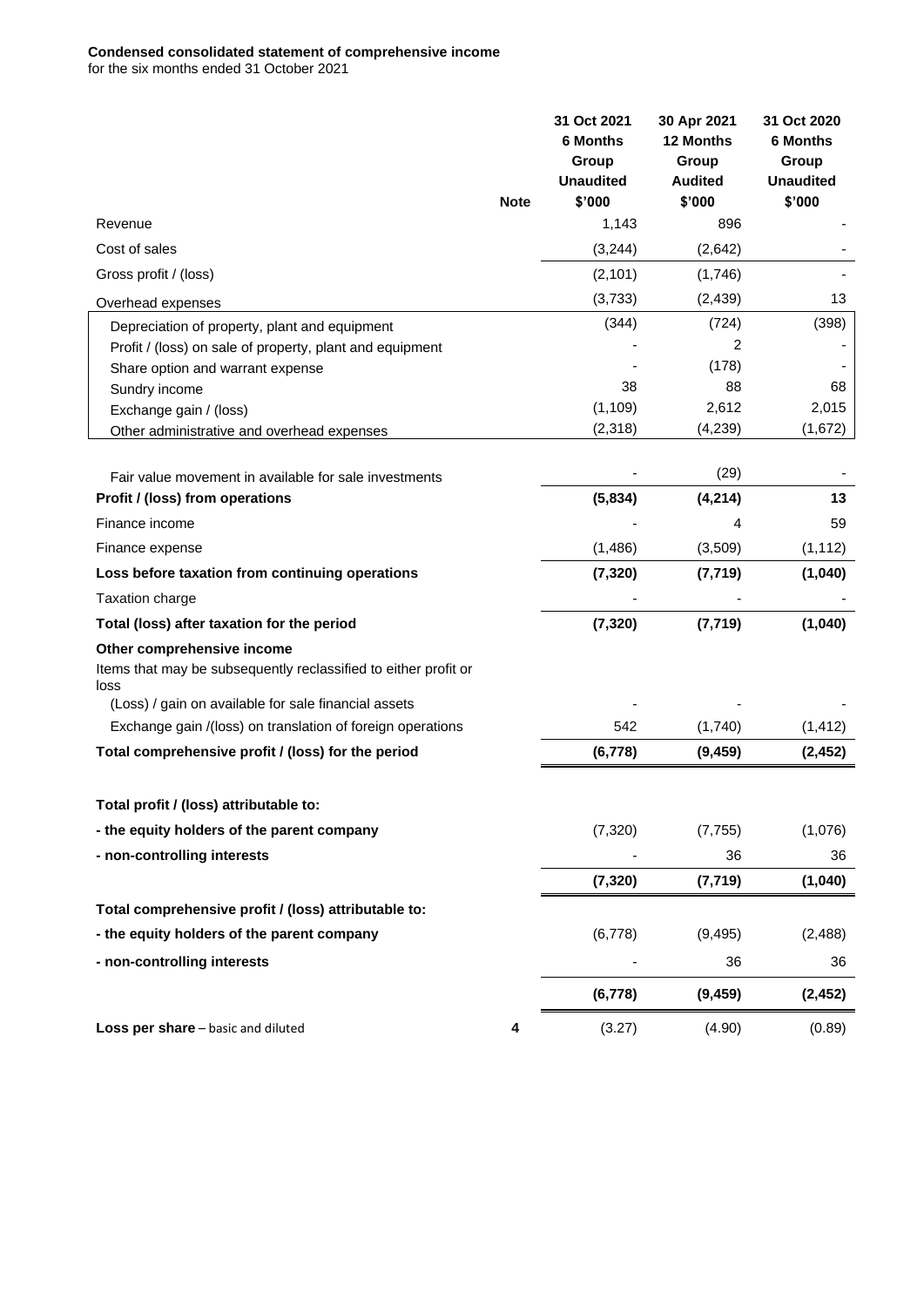#### **Condensed consolidated statement of changes in equity**

for the six months ended 31 October 2021

|                                         | <b>Share</b><br>capital | <b>Share</b><br>premium | <b>Share</b><br>option<br>reserve | Foreign<br>currency<br>translation<br>reserve | <b>Retained</b><br>deficit | <b>Total</b> | Non-<br>controlling<br>interests | <b>Total</b> |
|-----------------------------------------|-------------------------|-------------------------|-----------------------------------|-----------------------------------------------|----------------------------|--------------|----------------------------------|--------------|
|                                         | \$'000                  | \$'000                  | \$'000                            | \$'000                                        | \$'000                     | \$'000       | \$'000                           | \$'000       |
| At 30 April 2020                        | 27,096                  | 82,997                  | 2,983                             | (855)                                         | (107, 377)                 | 4,844        | (349)                            | 4,495        |
| Total comprehensive loss for the period |                         |                         |                                   | (1, 412)                                      | (1,076)                    | (2, 488)     | 36                               | (2, 452)     |
| Share option and warrant charges        |                         |                         |                                   |                                               |                            |              |                                  |              |
| Share options and warrants lapsed       |                         |                         |                                   |                                               |                            |              |                                  |              |
| Shares issued:                          |                         |                         |                                   |                                               |                            |              |                                  |              |
| - for cash consideration                | 3,503                   | 1,799                   |                                   |                                               |                            | 5,302        |                                  | 5,302        |
| - to settle liabilities                 | 117                     | 72                      |                                   |                                               |                            | 189          |                                  | 189          |
| At 31 October 2020                      | 30,716                  | 84,868                  | 2,983                             | (2, 267)                                      | (108, 453)                 | 7,847        | (313)                            | 7,534        |
| Total comprehensive loss for the period |                         |                         |                                   | (328)                                         | (6,679)                    | (7,007)      |                                  | (7,007)      |
| Share option and warrant charges        |                         |                         | 178                               |                                               |                            | 178          |                                  | 178          |
| Share options and warrants lapsed       |                         |                         | (179)                             |                                               | 179                        |              |                                  |              |
| VBP NCI acquisition                     |                         |                         |                                   |                                               | (6,756)                    | (6, 756)     | 313                              | (6, 443)     |
| Shares issued:                          |                         |                         |                                   |                                               |                            |              |                                  |              |
| - for cash consideration                | 6,171                   | 1,783                   |                                   |                                               |                            | 7,954        |                                  | 7,954        |
| - for NCI acquisition                   | 3,790                   | 2,653                   |                                   |                                               |                            | 6,443        |                                  | 6,443        |
| - to settle liabilities                 | 415                     | 44                      |                                   |                                               |                            | 459          |                                  | 459          |
| At 30 April 2021                        | 41,092                  | 89,348                  | 2,982                             | (2, 595)                                      | (121, 709)                 | 9,118        | $\blacksquare$                   | 9,118        |
| Total comprehensive loss for the period |                         |                         |                                   | 542                                           | (7, 320)                   | (6,778)      |                                  | (6,778)      |
| Share option and warrant charges        |                         |                         |                                   |                                               |                            |              |                                  |              |
| Share options and warrants lapsed       |                         |                         |                                   |                                               |                            |              |                                  |              |
| Shares issued for cash                  |                         |                         |                                   |                                               |                            |              |                                  |              |
| - for cash consideration                | 39                      | 2,261                   |                                   |                                               |                            | 2,300        |                                  | 2,300        |
| - to settle liabilities                 |                         |                         |                                   |                                               |                            |              |                                  |              |
| At 31 October 2021                      | 41,131                  | 91,609                  | 2,982                             | (2,053)                                       | (129, 029)                 | 4,640        |                                  | 4,640        |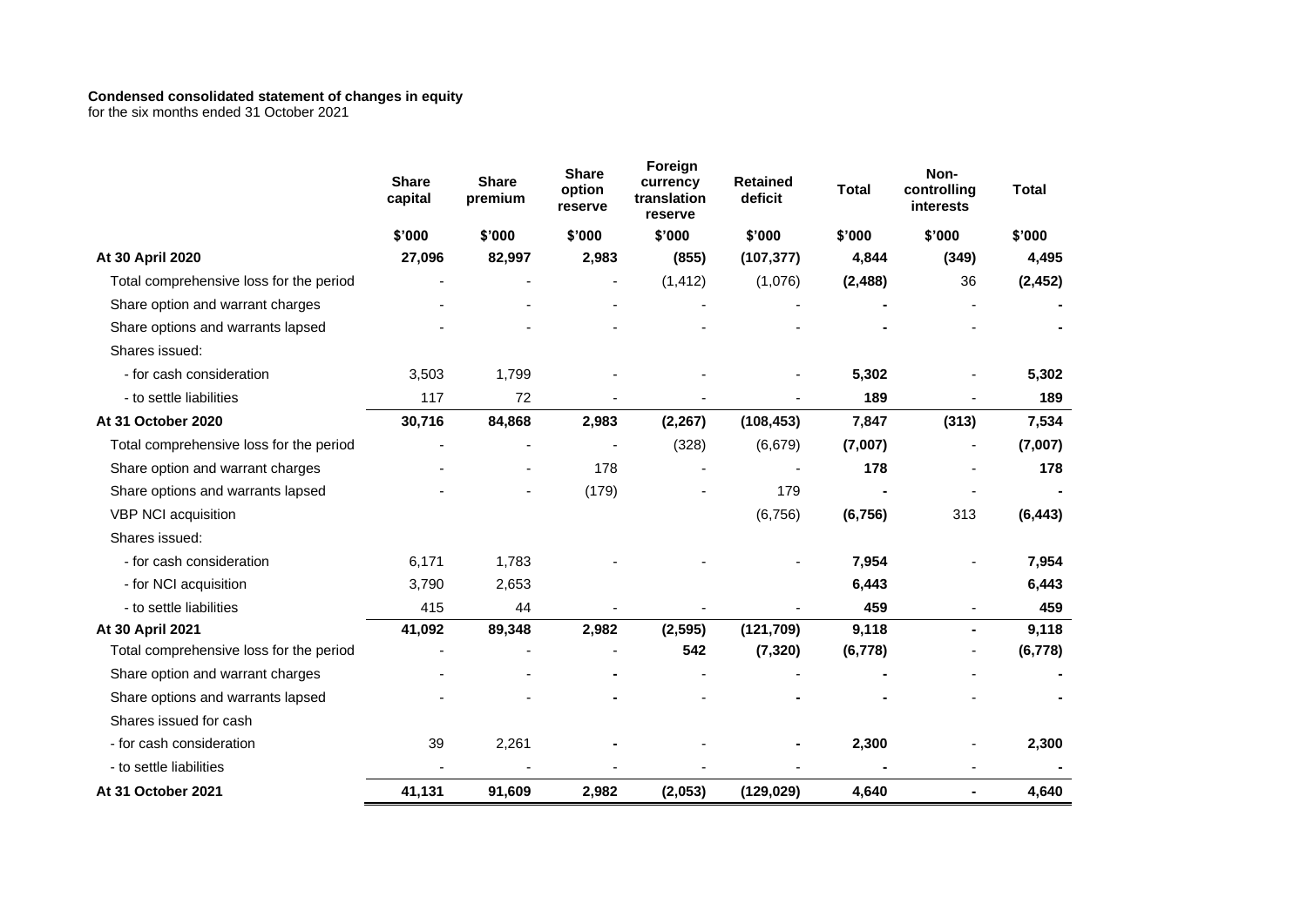#### **Condensed consolidated statement of financial position**

As at 31 October 2021

|                                                                      |             | 31 Oct 2021<br><b>Unaudited</b><br>Group<br>\$'000 | 30 Apr 2021<br><b>Audited</b><br>Group<br>\$'000 | 31 Oct 2020<br><b>Unaudited</b><br>Group<br>\$'000 |
|----------------------------------------------------------------------|-------------|----------------------------------------------------|--------------------------------------------------|----------------------------------------------------|
| <b>Assets</b>                                                        | <b>Note</b> |                                                    |                                                  |                                                    |
| <b>Non-current assets</b>                                            |             |                                                    |                                                  |                                                    |
| Property, plant and equipment                                        | 3           | 17,100                                             | 17,284                                           | 15,751                                             |
| Available for sale investments                                       |             | 895                                                | 891                                              |                                                    |
| Investment in subsidiaries                                           |             |                                                    |                                                  |                                                    |
|                                                                      |             | 17,995                                             | 18,175                                           | 15,751                                             |
| <b>Current assets</b>                                                |             |                                                    |                                                  |                                                    |
| Inventory                                                            | 5           | 743                                                | 936                                              | 840                                                |
| Receivables                                                          | 6           | 3,246                                              | 3,207                                            | 2,747                                              |
| Available for sale investments                                       |             |                                                    |                                                  | 977                                                |
| Cash and cash equivalents                                            |             | 55                                                 | 1,385                                            | 239                                                |
| <b>Total current assets</b>                                          |             | 4,044                                              | 5,528                                            | 4,803                                              |
| <b>Total Assets</b>                                                  |             | 22,039                                             | 23,703                                           | 20,554                                             |
|                                                                      |             |                                                    |                                                  |                                                    |
| <b>Equity and Liabilities</b>                                        |             |                                                    |                                                  |                                                    |
| Capital and reserves attributable to equity<br>holders of the Parent |             |                                                    |                                                  |                                                    |
| Share capital                                                        |             | 41,131                                             | 41,092                                           | 30,716                                             |
| Share premium                                                        |             | 91,609                                             | 89,348                                           | 84,868                                             |
| Share option reserve                                                 |             | 2,982                                              | 2,982                                            | 2,983                                              |
| Foreign currency translation reserve                                 |             | (2,053)                                            | (2,595)                                          | (2, 267)                                           |
| Retained deficit                                                     |             | (129, 029)                                         | (121, 709)                                       | (108, 453)                                         |
|                                                                      |             | 4,640                                              | 9,118                                            | 7,847                                              |
| Non-controlling interests                                            |             |                                                    |                                                  | (313)                                              |
| <b>Total equity</b>                                                  |             | 4,640                                              | 9,118                                            | 7,534                                              |
| <b>Non-current liabilities</b>                                       |             |                                                    |                                                  |                                                    |
| Loans and borrowings                                                 | 7           |                                                    |                                                  | 8,605                                              |
| Provisions                                                           | 9           | 1,185                                              | 1,206                                            | 473                                                |
| Deferred tax liability                                               |             |                                                    |                                                  |                                                    |
|                                                                      |             | 1,185                                              | 1,206                                            | 9,078                                              |
| <b>Current liabilities</b>                                           |             |                                                    |                                                  |                                                    |
| Loans and borrowings                                                 | 7           | 10,903                                             | 9,593                                            | 249                                                |
| Trade and other payables                                             | 8           | 5,311                                              | 3,786                                            | 3,693                                              |
| <b>Total current liabilities</b>                                     |             | 16,214                                             | 13,379                                           | 3,942                                              |
| <b>Total liabilities</b>                                             |             | 17,399                                             | 14,585                                           | 13,020                                             |
| <b>Total Equity and Liabilities</b>                                  |             | 22,039                                             | 23,703                                           | 20,554                                             |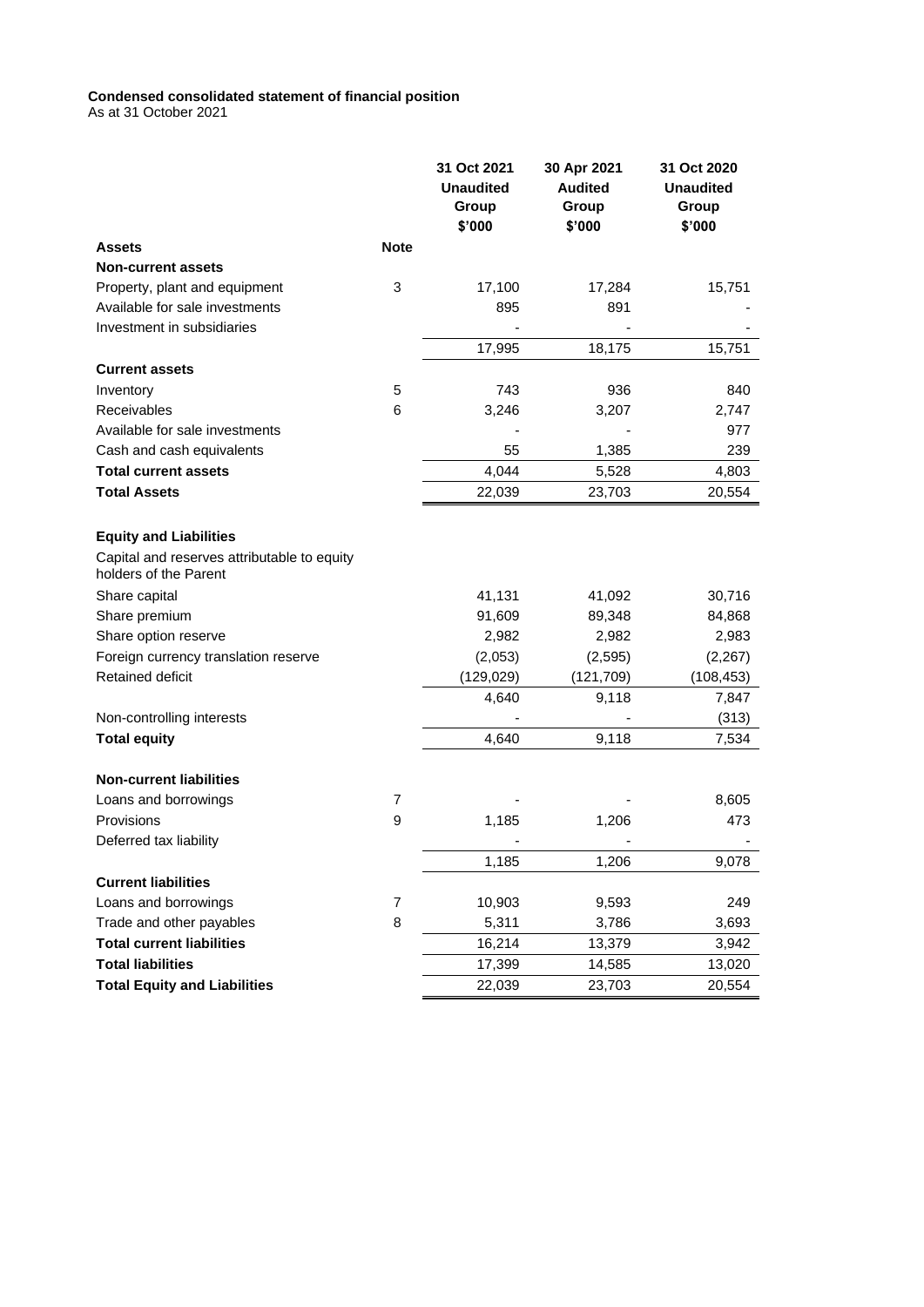#### **Condensed consolidated statement of cash flow**

for the six months ended 31 October 2021

|                                                        | 31 Oct 2021<br><b>Unaudited</b><br>Group<br>\$'000 | 30 Apr 2021<br><b>Audited</b><br>Group<br>\$'000 | 31 Oct 2020<br><b>Unaudited</b><br>Group<br>\$'000 |
|--------------------------------------------------------|----------------------------------------------------|--------------------------------------------------|----------------------------------------------------|
| <b>CASH FLOW FROM OPERATING ACTIVITIES</b>             |                                                    |                                                  |                                                    |
| Profit (loss) before taxation for the period           | (7, 320)                                           | (7, 719)                                         | (1,040)                                            |
| <b>Adjustments for:</b>                                |                                                    |                                                  |                                                    |
| Depreciation and impairment charges                    | 344                                                | 724                                              | 398                                                |
| (Profit) loss on sale of property, plant and equipment |                                                    | (2)                                              |                                                    |
| Share option expense                                   |                                                    | 178                                              |                                                    |
| Finance expense                                        | 1,486                                              | 3,509                                            | 1,112                                              |
|                                                        | (5, 490)                                           | (3,310)                                          | 470                                                |
| Changes in working capital:                            |                                                    |                                                  |                                                    |
| Decrease (increase) in receivables                     | (17)                                               | (1, 513)                                         | (937)                                              |
| Decrease (increase) in inventories                     | 320                                                | (981)                                            | (1, 122)                                           |
| Increase (decrease) in payables                        | 2,488                                              | (153)                                            | (351)                                              |
|                                                        | 2,791                                              | (2,647)                                          | (2, 410)                                           |
| <b>Taxation paid</b>                                   |                                                    |                                                  |                                                    |
| Cash generated by / (used in) operations               | (2,699)                                            | (5,957)                                          | (1,940)                                            |
| <b>Investing activities:</b>                           |                                                    |                                                  |                                                    |
| Payments to acquire property, plant and equipment      | (756)                                              | (4, 391)                                         | (2,755)                                            |
| Proceeds on disposal of property, plant and equipment  |                                                    | 2                                                |                                                    |
| Total cash used in investing activities                |                                                    |                                                  |                                                    |
|                                                        | (756)                                              | (4, 389)                                         | (2,755)                                            |
| <b>Financing Activities:</b>                           |                                                    |                                                  |                                                    |
| Proceeds from the issue of ordinary shares             | 2,300                                              | 13,256                                           | 5,302                                              |
| Proceeds from loans and borrowings granted             |                                                    |                                                  |                                                    |
| Repayment of loans and borrowings                      | (175)                                              | (2,003)                                          | (846)                                              |
| <b>Total proceeds from financing activities</b>        | 2,125                                              | 11,253                                           | 4,456                                              |
| Increase (decrease) in cash and cash equivalents       | (1, 330)                                           | 907                                              | (239)                                              |
| Cash and cash equivalents at beginning of period       | 1,385                                              | 478                                              | 478                                                |
| Cash and cash equivalents at end of period             | 55                                                 | 1,385                                            | 239                                                |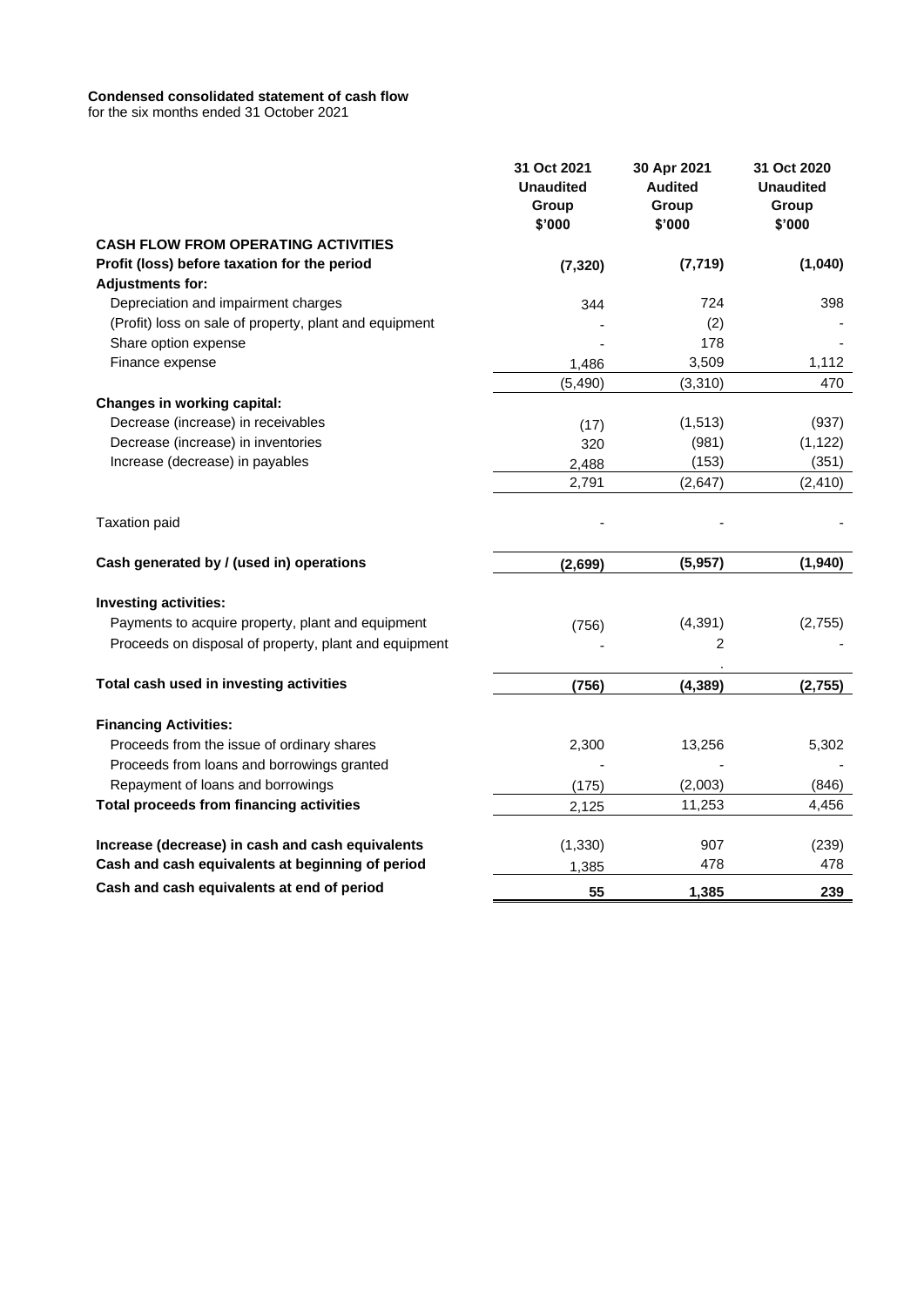#### **Interim report notes**

#### **1 Interim Report**

These condensed interim financial statements, which are unaudited, are for the six months ended 31 October 2021 and consolidate the financial statements of the Company and all its subsidiaries. The statements are presented in United States Dollars.

The financial information set out in these condensed interim financial statements does not constitute statutory accounts as defined in Section 434(3) of the Companies Act 2006. The condensed interim financial statements should be read in conjunction with the consolidated financial statements of the Group for the period ended 30 April 2021 which have been prepared in accordance with International Financial Reporting Standards (IFRSs and IFRIC interpretations). The Auditor's report on those financial statements was unqualified and did not contain a statement under s.498(2) or s.498(3) of the Companies Act 2006.

While the Auditors' report for the period ended 30 April 2021 was unqualified, it did include a material uncertainty related to going concern, to which the Auditors drew attention by way of emphasis without qualifying their report. Full details of these comments are contained in the report of the Auditors on Pages 22-26 of the annual financial statements for the period ended 30 April 2021, released elsewhere on this website on 28 October 2021. The accounts for the period have been prepared in accordance with International Accounting Standard 34 "Interim Financial Reporting" ("IAS 34") and the accounting policies are consistent with those of the annual financial statements for the period ended 30 April 2021, unless otherwise stated, and those envisaged for the financial statements for the year ended 30 April 2022.

#### **New IFRS accounting standards**

At the date of authorisation of these financial statements, a number of Standards and Interpretations were in issue but were not yet effective. The Directors do not anticipate that the adoption of these standards and interpretations, or any of the amendments made to existing standards as a result of the annual improvements cycle, will have a material effect on the financial statements in the year of initial application.

#### **Going concern**

After review of the Group's operations and ongoing refinancing discussions, the Directors have a reasonable expectation that the Group has adequate resources to continue in operational existence for the foreseeable future. Accordingly, the Directors continue to adopt the going concern basis in preparing the unaudited condensed interim financial statements.

This interim report was approved by the Directors on 29 January 2022.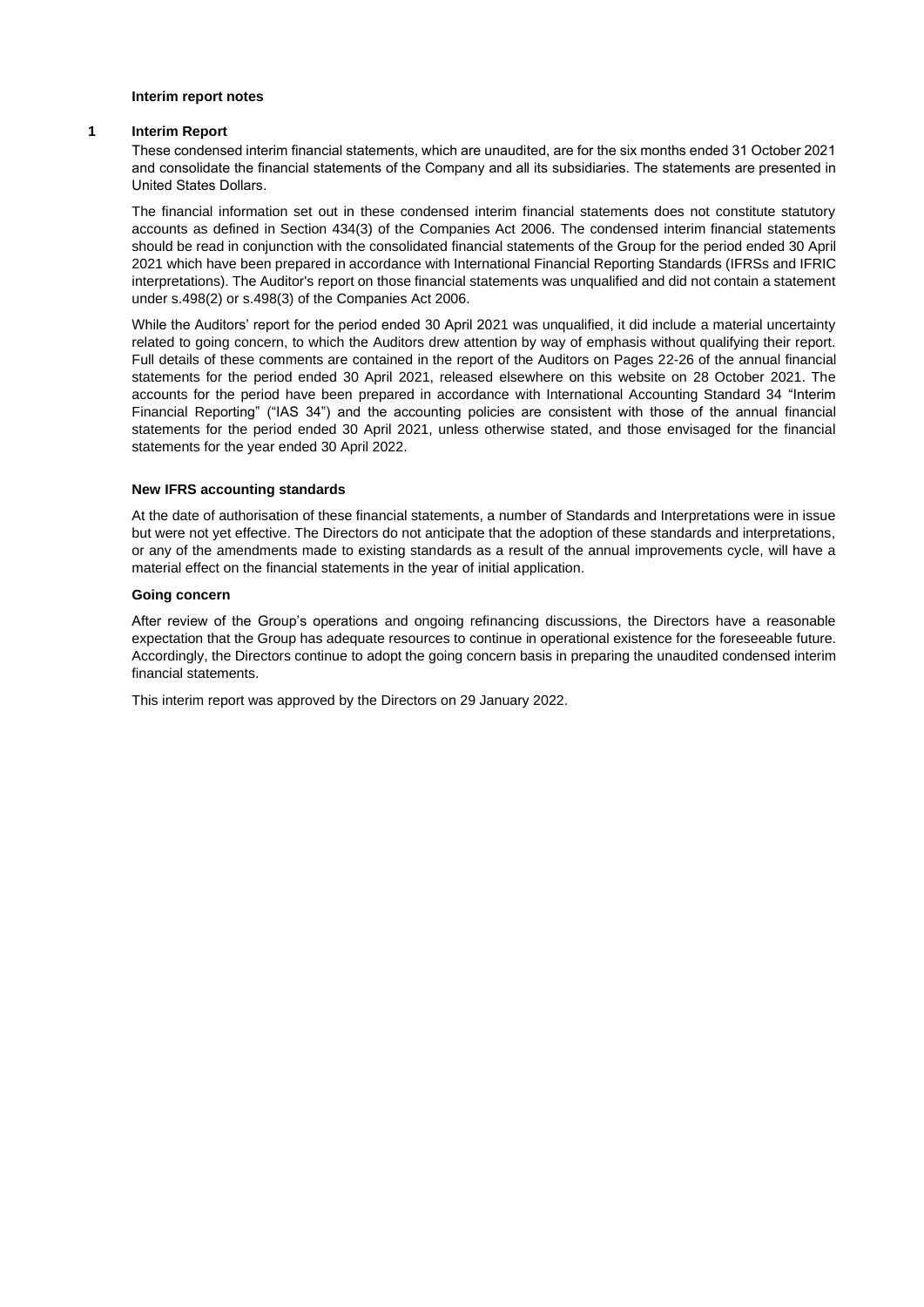# **2 Segmental Analysis**

|                                                        | Mining, exploration and<br>development |        | <b>Admin and</b><br>corporate | <b>Total</b> |
|--------------------------------------------------------|----------------------------------------|--------|-------------------------------|--------------|
|                                                        | <b>Europe</b>                          | Africa |                               |              |
|                                                        | \$'000                                 | \$'000 | \$'000                        | \$'000       |
| Six months to 31 October 2021                          |                                        |        |                               |              |
| Revenue                                                | 1,143                                  |        |                               | 1,143        |
| <b>Production costs</b>                                | (3,244)                                |        |                               | (3,244)      |
| Gross profit (loss)                                    | (2, 101)                               |        |                               | (2, 101)     |
| Impairment of intangible assets                        |                                        |        |                               |              |
| Depreciation                                           | (342)                                  |        | (2)                           | (344)        |
| Profit (loss) on sale of property, plant and equipment |                                        |        |                               |              |
| Share option and warrant expense                       |                                        |        |                               |              |
| Sundry income                                          | 38                                     |        |                               | 38           |
| Exchange (loss) gain                                   | (1,049)                                |        | (60)                          | (1, 109)     |
| Other administrative and overhead expenses             | (1,622)                                |        | (696)                         | (2,318)      |
| Finance income                                         |                                        |        |                               |              |
| Finance expense                                        | (276)                                  |        | (1,210)                       | (1,486)      |
| Taxation (charge)                                      |                                        |        |                               |              |
| Profit (loss) for the period                           | (5, 352)                               |        | (1,968)                       | (7, 320)     |
| 31 October 2021                                        |                                        |        |                               |              |
| <b>Total assets</b>                                    | 20,515                                 |        | 1,524                         | 22,039       |
| Total non-current assets                               | 17,025                                 |        | 970                           | 17,995       |
| Additions to non-current assets                        | 756                                    |        |                               | 756          |
| Total current assets                                   | 3,490                                  |        | 554                           | 4,044        |
| <b>Total liabilities</b>                               | 10,295                                 |        | 7,104                         | 17,399       |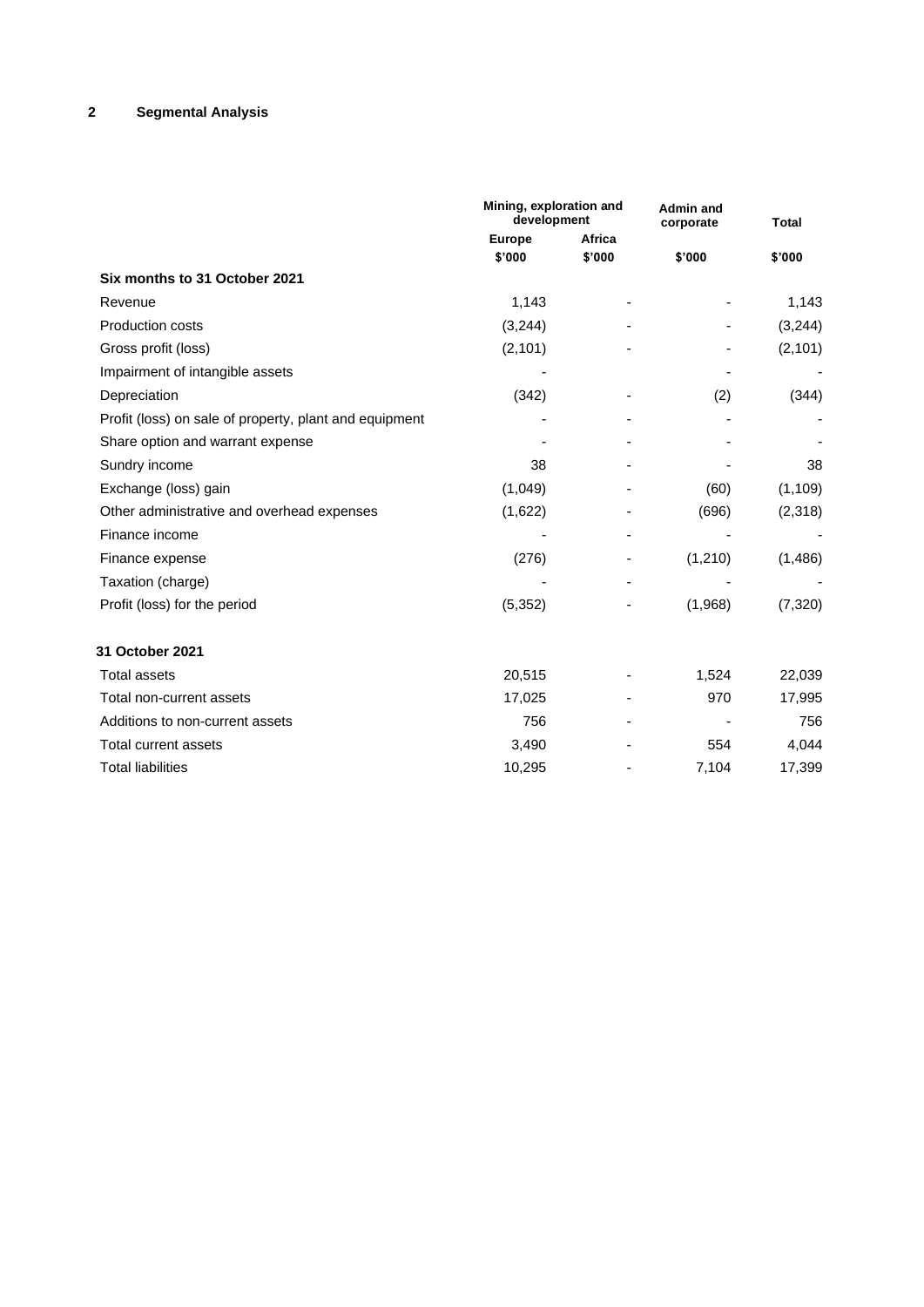# **2 Segmental analysis (continued)**

|                                                        | Mining, exploration and<br>development |        | <b>Admin and</b><br>corporate | <b>Total</b> |  |
|--------------------------------------------------------|----------------------------------------|--------|-------------------------------|--------------|--|
|                                                        | <b>Europe</b>                          | Africa |                               |              |  |
|                                                        | \$'000                                 | \$'000 | \$'000                        | \$'000       |  |
| Year to 30 April 2021                                  |                                        |        |                               |              |  |
| Revenue                                                | 896                                    |        |                               | 896          |  |
| <b>Production costs</b>                                | (2,642)                                |        |                               | (2,642)      |  |
| Gross profit (loss)                                    | (1,746)                                |        |                               | (1,746)      |  |
| Impairment of intangible assets                        |                                        |        |                               |              |  |
| Depreciation                                           | (718)                                  |        | (6)                           | (724)        |  |
| Profit (loss) on sale of property, plant and equipment | 2                                      |        |                               | 2            |  |
| Share option and warrant expense                       |                                        |        | (178)                         | (178)        |  |
| Sundry income                                          | 88                                     |        |                               | 88           |  |
| Exchange (loss) gain                                   | 1,939                                  |        | 673                           | 2,612        |  |
| Other administrative and overhead expenses             | (2,036)                                |        | (2,203)                       | (4,239)      |  |
| Fair value movement in available for sale investments  |                                        |        | (29)                          | (29)         |  |
| Finance income                                         |                                        |        | 4                             | 4            |  |
| Finance expense                                        | (545)                                  |        | (2,964)                       | (3,509)      |  |
| Profit (loss) for the year                             | (3,016)                                |        | (4,703)                       | (7, 719)     |  |
| 30 April 2021                                          |                                        |        |                               |              |  |
| <b>Total assets</b>                                    | 20,913                                 |        | 2,790                         | 23,703       |  |
| Total non-current assets                               | 17,198                                 |        | 977                           | 18,175       |  |
| Additions to non-current assets                        | 4,390                                  |        | 1                             | 4,391        |  |
| Total current assets                                   | 3,715                                  |        | 1,813                         | 5,528        |  |
| <b>Total liabilities</b>                               | 8,878                                  |        | 5,707                         | 14,585       |  |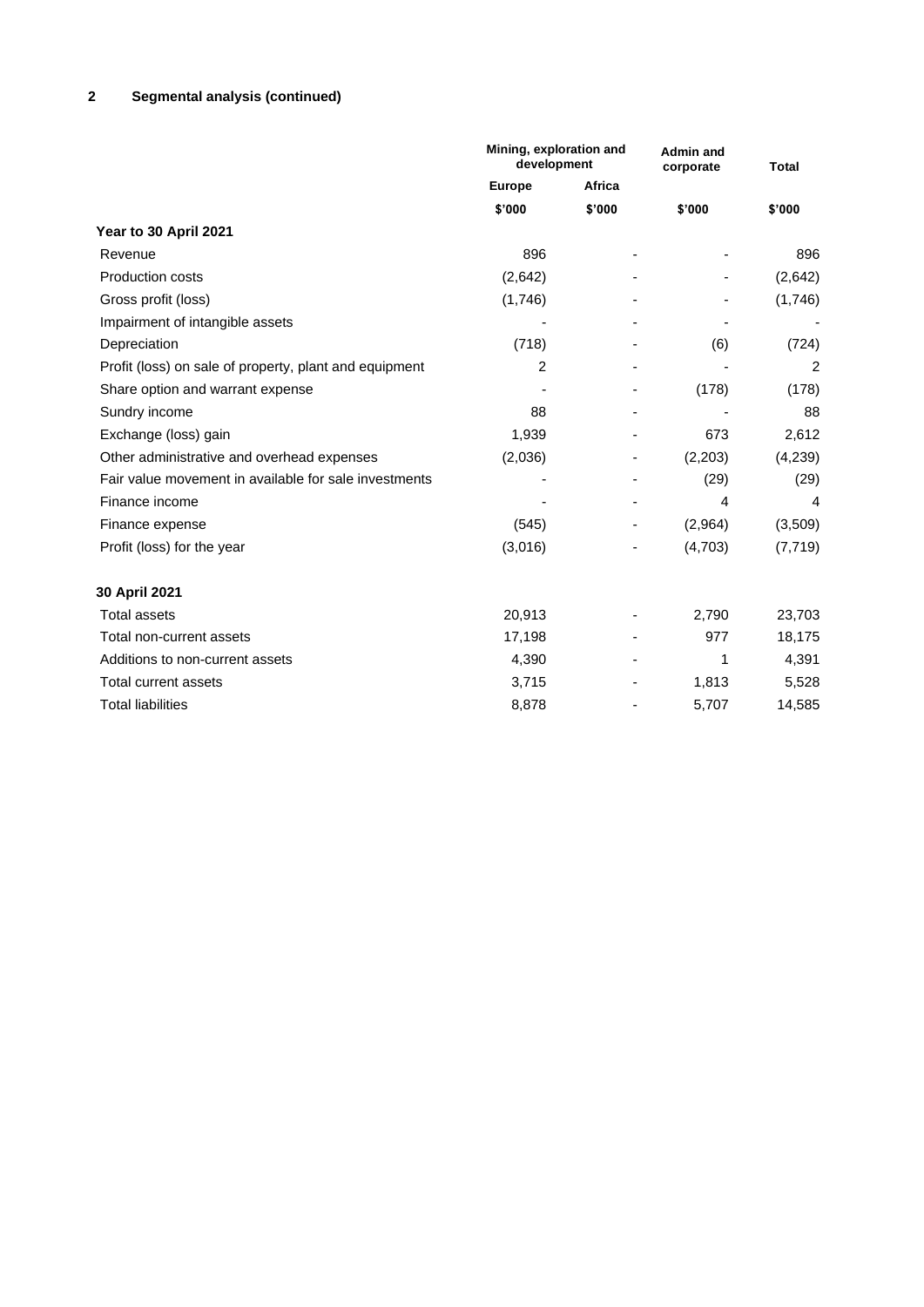# **2 Segmental analysis (continued)**

|                                                        | Mining, exploration and<br>development |        | <b>Admin and</b><br>corporate | <b>Total</b> |  |
|--------------------------------------------------------|----------------------------------------|--------|-------------------------------|--------------|--|
|                                                        | Africa<br><b>Europe</b>                |        |                               |              |  |
|                                                        | \$'000                                 | \$'000 | \$'000                        | \$'000       |  |
| Six months to 31 October 2020                          |                                        |        |                               |              |  |
| Revenue                                                |                                        |        |                               |              |  |
| <b>Production costs</b>                                |                                        |        |                               |              |  |
| Gross profit (loss)                                    |                                        |        |                               |              |  |
| Impairment of intangible assets                        |                                        |        |                               |              |  |
| Depreciation                                           | (395)                                  |        | (3)                           | (398)        |  |
| Profit (loss) on sale of property, plant and equipment |                                        |        |                               |              |  |
| Share option and warrant expense                       |                                        |        |                               |              |  |
| Sundry income                                          | 68                                     |        |                               | 68           |  |
| Exchange (loss) gain                                   | 1,630                                  |        | 385                           | 2,015        |  |
| Other administrative and overhead expenses             | (744)                                  |        | (928)                         | (1,672)      |  |
| Finance income                                         |                                        |        | 59                            | 59           |  |
| Finance expense                                        | (267)                                  |        | (845)                         | (1, 112)     |  |
| Taxation (charge)                                      |                                        |        |                               |              |  |
| Profit (loss) for the year                             | 292                                    |        | (1, 332)                      | (1,040)      |  |
| 31 October 2020                                        |                                        |        |                               |              |  |
| <b>Total assets</b>                                    | 18,929                                 |        | 1,625                         | 20,554       |  |
| Total non-current assets                               | 15,648                                 | ٠      | 103                           | 15,751       |  |
| Additions to non-current assets                        | 2,753                                  |        | 2                             | 2,755        |  |
| Total current assets                                   | 3,281                                  |        | 1,522                         | 4,803        |  |
| <b>Total liabilities</b>                               | 7,719                                  |        | 5,301                         | 13,020       |  |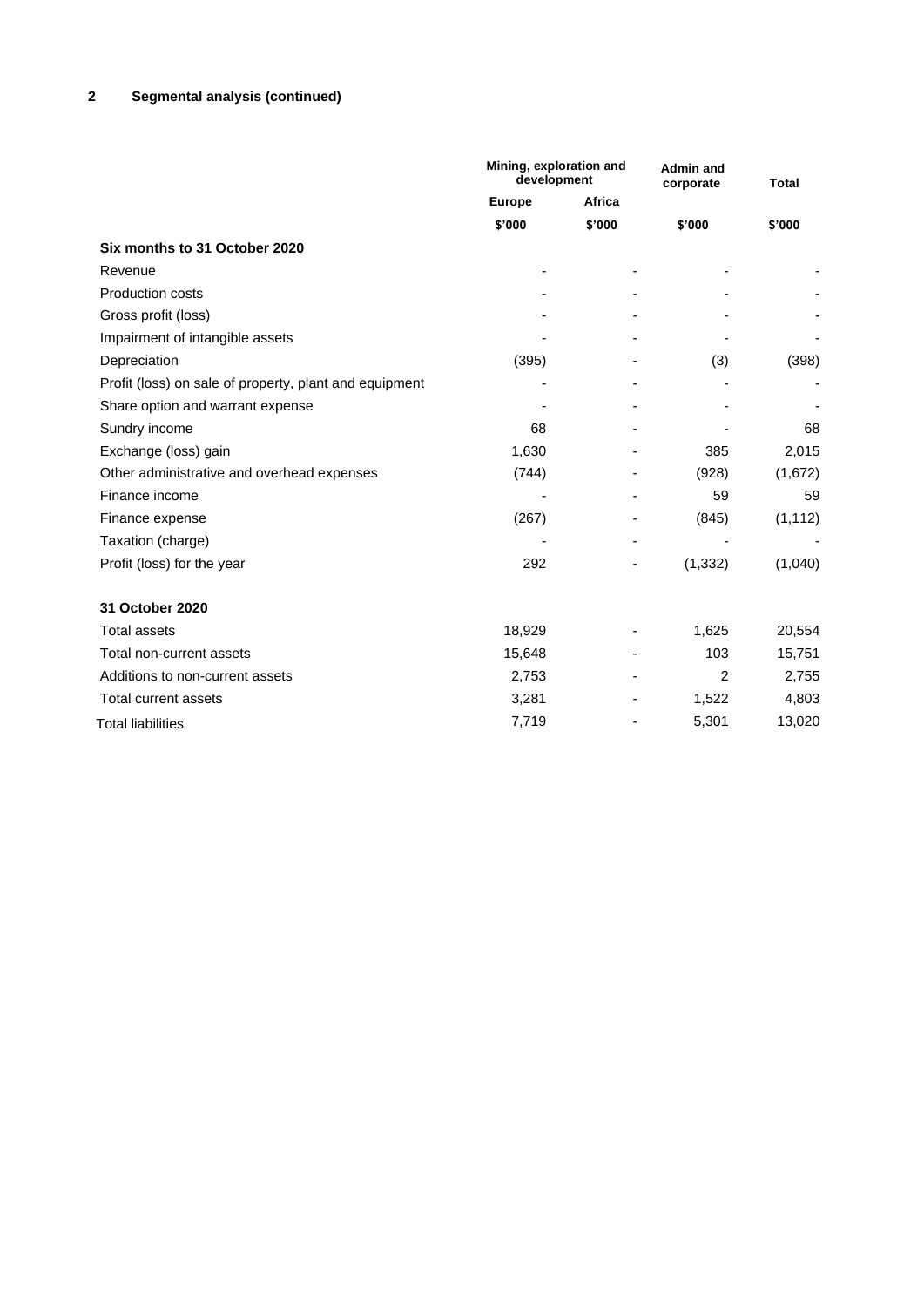| Group                                     | <b>Plant and</b><br>machinery<br>\$'000 | Fixtures,<br>fittings and<br>equipment<br>\$'000 | <b>Computer</b><br>assets<br>\$'000 | <b>Motor vehicles</b><br>\$'000 | <b>Buildings and</b><br>Improvements<br>\$'000 | <b>Mining assets</b><br>\$'000 | <b>Capital Work</b><br>in progress<br>\$'000 | <b>Total</b><br>\$'000 |
|-------------------------------------------|-----------------------------------------|--------------------------------------------------|-------------------------------------|---------------------------------|------------------------------------------------|--------------------------------|----------------------------------------------|------------------------|
| Cost at 1 May 2020                        | 3,064                                   | 48                                               | 150                                 | 265                             | 3,093                                          | 6,127                          | 5,206                                        | 17,953                 |
| Additions during the period               | 27                                      | 6                                                | 3                                   | 6                               |                                                | 2,158                          | 555                                          | 2,755                  |
| Reclassification                          | 363                                     |                                                  |                                     |                                 | 414                                            | 1,963                          | (2,740)                                      |                        |
| Foreign exchange movements                | 195                                     | 3                                                | 8                                   | 27                              | 160                                            | 255                            | 308                                          | 956                    |
| Cost at 31 October 2020                   | 3,649                                   | 57                                               | 161                                 | 298                             | 3,667                                          | 10,503                         | 3,329                                        | 21,664                 |
| Additions during the period               |                                         | 11                                               |                                     | 1                               |                                                | 201                            | 1,423                                        | 1,636                  |
| Reclassification                          | 825                                     | 6                                                |                                     | 425                             | (414)                                          | 1,308                          | (2, 150)                                     |                        |
| Foreign exchange movements                | 80                                      | $\overline{1}$                                   | 4                                   | 14                              | 73                                             | 116                            | 141                                          | 429                    |
| Cost at 30 April 2021                     | 4,554                                   | 75                                               | 165                                 | 738                             | 3,326                                          | 12,128                         | 2,743                                        | 23,729                 |
| Additions during the period               | 32                                      | $\mathbf{1}$                                     | 6                                   | 13                              |                                                | 197                            | 507                                          | 756                    |
| Reclassification                          | 8                                       | 2                                                |                                     | 118                             |                                                |                                | (128)                                        |                        |
| Foreign exchange movements                | (189)                                   | (5)                                              | (6)                                 | (51)                            | (115)                                          | (399)                          | (99)                                         | (864)                  |
| Cost at 31 October 2021                   | 4,405                                   | 73                                               | 165                                 | 818                             | 3,211                                          | 11,926                         | 3,023                                        | 23,621                 |
| Depreciation at 1 May 2020                | 2,397                                   | 47                                               | 78                                  | 151                             | 875                                            | 1,066                          | 604                                          | 5,218                  |
| Charge for the period                     | 174                                     | $\overline{7}$                                   | 8                                   | 15                              | 61                                             | 133                            |                                              | 398                    |
| Reclassification                          |                                         |                                                  |                                     |                                 |                                                | (40)                           |                                              | (40)                   |
| Foreign exchange movements                | 171                                     | 3                                                | 5                                   | 28                              | 77                                             | 53                             |                                              | 337                    |
| Depreciation at 31 October 2020           | 2,742                                   | 57                                               | 91                                  | 194                             | 1,013                                          | 1,212                          | 604                                          | 5,913                  |
| Charge for the period                     | 139                                     | 8                                                | $\mathbf{1}$                        | 6                               | 40                                             | 132                            |                                              | 326                    |
| Reclassification                          |                                         | (5)                                              | 5                                   |                                 |                                                | 40                             |                                              | 40                     |
| Foreign exchange movements                | 68                                      | 5                                                | 3                                   | 25                              | 36                                             | 29                             |                                              | 166                    |
| <b>Depreciation at 30 April 2021</b>      | 2,949                                   | 65                                               | 100                                 | 225                             | 1,089                                          | 1,413                          | 604                                          | 6,445                  |
| Charge for the period<br>Reclassification | 144                                     | 6                                                | 6                                   | 11                              | 82                                             | 95                             |                                              | 344                    |
| Foreign exchange movements                | (125)                                   | (4)                                              | (4)                                 | (25)                            | (60)                                           | (50)                           |                                              | (268)                  |
| Depreciation at 31 October 2021           | 2,968                                   | 67                                               | 102                                 | 211                             | 1,111                                          | 1,458                          | 604                                          | 6,521                  |
| Net book value at 31 October 2020         | 907                                     | $\blacksquare$                                   | 70                                  | 104                             | 2,654                                          | 9,291                          | 2,725                                        | 15,751                 |
| Net book value at 30 April 2021           | 1,605                                   | 10                                               | 65                                  | 513                             | 2,237                                          | 10,715                         | 2,139                                        | 17,284                 |
| Net book value at 31 October 2021         | 1,437                                   | 6                                                | 63                                  | 607                             | 2,100                                          | 10,468                         | 2,419                                        | 17,100                 |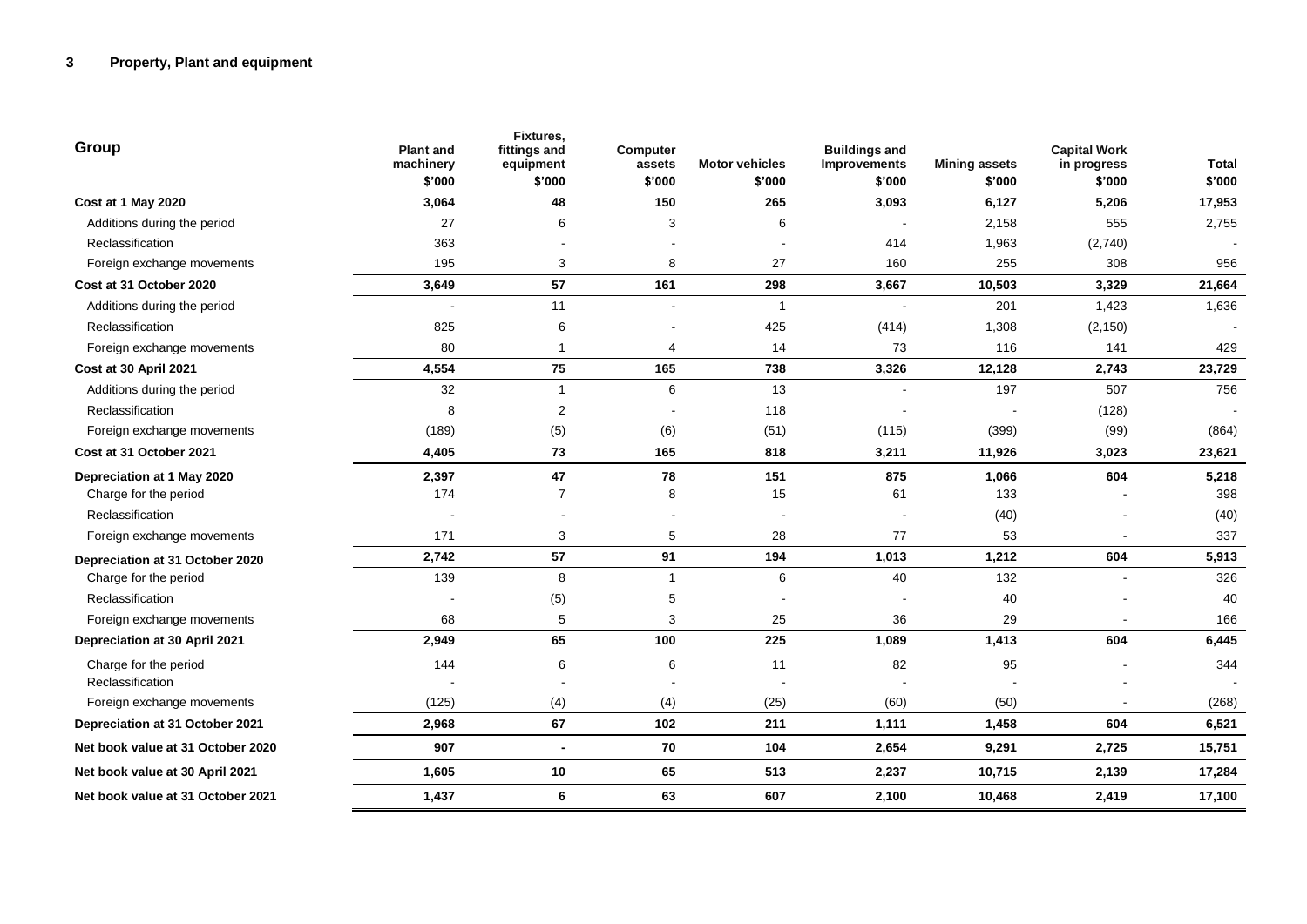#### **4 Loss per share**

|                                                                                                                                                                | 31 Oct 2021<br><b>Unaudited</b><br>Group | 30 Apr 2021<br><b>Audited</b><br>Group | 31 Oct 2020<br><b>Unaudited</b><br>Group |
|----------------------------------------------------------------------------------------------------------------------------------------------------------------|------------------------------------------|----------------------------------------|------------------------------------------|
| Profit and loss per ordinary share has been calculated using the<br>weighted average number of ordinary shares in issue during the<br>relevant financial year. |                                          |                                        |                                          |
| The weighted average number of ordinary shares in issue for the<br>period is:                                                                                  | 223,953,182                              | 158,339,542                            | 120.561.158                              |
| Profit / (loss) for the period: (\$'000)                                                                                                                       | (7,320)                                  | (7, 755)                               | (1,076)                                  |
| Profit / (loss) per share for the period - basic and diluted                                                                                                   | (3.27)                                   | (4.90)                                 | (0.89)                                   |

The effect of all potentially dilutive share options is anti-dilutive.

The loss per share comparatives for the 12 months to 30 April 2021, and the 6 months to 31 October 2021 have been adjusted to reflect the reduction in shares as a consequence of a capital reorganisation announced on 6 May 2021. The effect of this reorganisation was to reduce the number of ordinary shares in issue by a factor of 100.

## **5 Inventory**

|                        | <b>Oct 2021</b><br><b>Unaudited</b><br>Group<br>\$'000 | Apr 2021<br><b>Audited</b><br>Group<br>\$'000 | <b>Oct 2020</b><br><b>Unaudited</b><br>Group<br>\$'000 |
|------------------------|--------------------------------------------------------|-----------------------------------------------|--------------------------------------------------------|
| Minerals held for sale | 52                                                     | 266                                           | 104                                                    |
| Production stockpiles  | 6                                                      | 6                                             | 49                                                     |
| Consumable stores      | 685                                                    | 664                                           | 687                                                    |
|                        | 743                                                    | 936                                           | 840                                                    |

#### **6 Receivables**

|                   | <b>Oct 2021</b><br><b>Unaudited</b><br>Group<br>\$'000 | Apr 2021<br><b>Audited</b><br>Group<br>\$'000 | <b>Oct 2020</b><br><b>Unaudited</b><br>Group<br>\$'000 |
|-------------------|--------------------------------------------------------|-----------------------------------------------|--------------------------------------------------------|
| Trade receivables | 937                                                    | 899                                           | 203                                                    |
| Other receivables | 1,282                                                  | 1,218                                         | 822                                                    |
| Short term loans  | 310                                                    | 309                                           | 233                                                    |
| Prepayments       | 53                                                     | 89                                            | 92                                                     |
| <b>VAT</b>        | 664                                                    | 692                                           | 1,397                                                  |
|                   | 3,246                                                  | 3,207                                         | 2,747                                                  |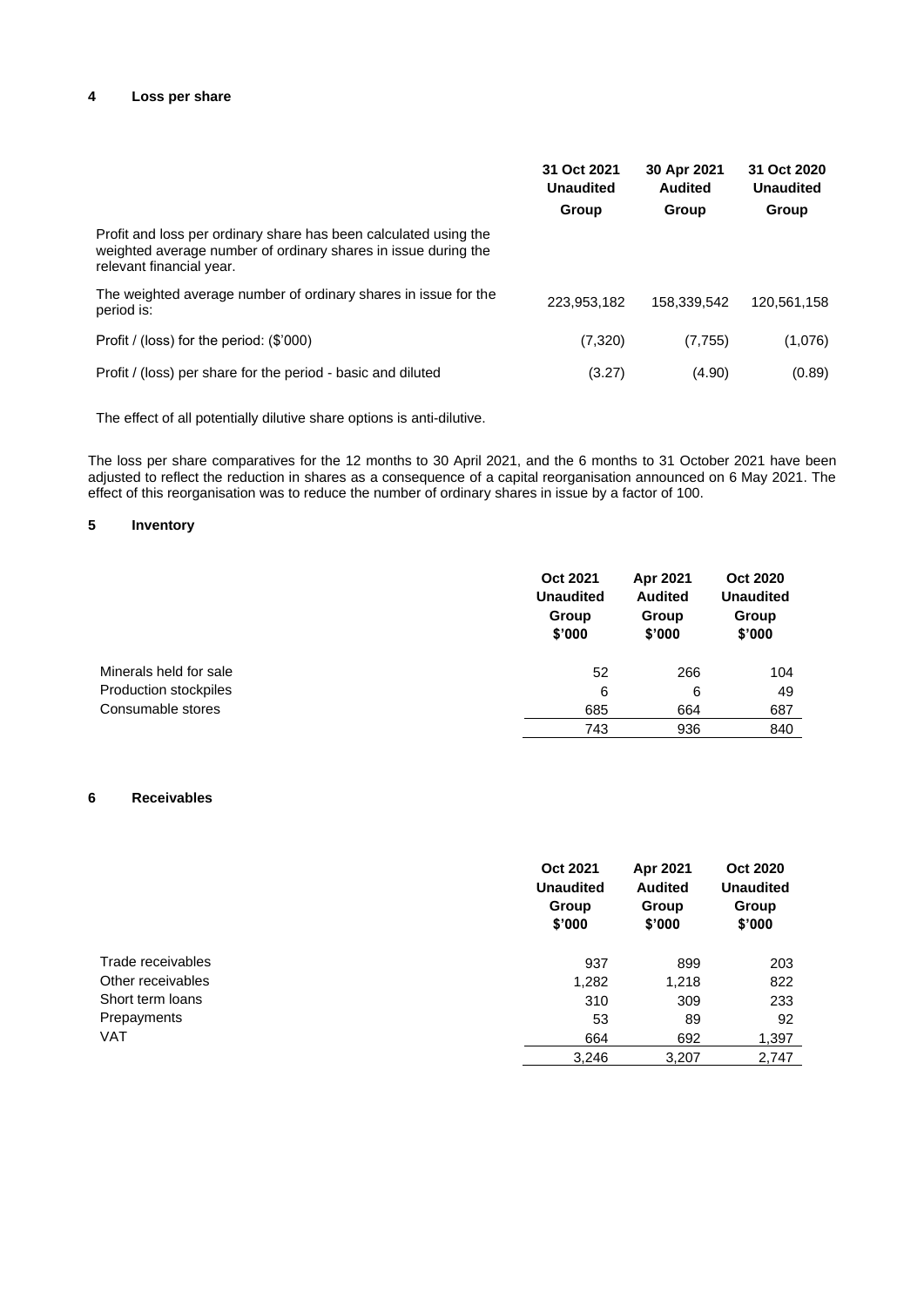# **7 Loans and borrowings**

|                                                   | Oct 2021<br><b>Unaudited</b><br>Group<br>\$'000 | Apr 2021<br><b>Audited</b><br>Group<br>\$'000 | <b>Oct 2020</b><br><b>Unaudited</b><br>Group<br>\$'000 |
|---------------------------------------------------|-------------------------------------------------|-----------------------------------------------|--------------------------------------------------------|
| <b>Non-current</b>                                |                                                 |                                               |                                                        |
| Secured borrowings                                | 10,630                                          | 9,325                                         | 8,605                                                  |
| Unsecured borrowings                              |                                                 |                                               |                                                        |
| less amounts payable in less than 12 months       | (10, 630)                                       | (9,325)                                       |                                                        |
|                                                   |                                                 |                                               |                                                        |
|                                                   |                                                 |                                               | 8,605                                                  |
| <b>Current</b>                                    |                                                 |                                               |                                                        |
| Secured borrowings                                |                                                 |                                               |                                                        |
| Unsecured borrowings                              | 272                                             | 266                                           | 249                                                    |
| <b>Bank overdrafts</b>                            |                                                 | 2                                             |                                                        |
| Current portion of long term borrowings - secured | 10,630                                          | 9,325                                         |                                                        |
|                                                   | 10,903                                          | 9,593                                         | 249                                                    |
| Total loans and borrowings                        | 10,903                                          | 9,593                                         | 8,854                                                  |
|                                                   |                                                 |                                               |                                                        |

# **8 Payables**

|                                       | <b>Oct 2021</b><br><b>Unaudited</b><br>Group<br>\$'000 | Apr 2021<br><b>Audited</b><br>Group<br>\$'000 | Oct 2020<br><b>Unaudited</b><br>Group<br>\$'000 |
|---------------------------------------|--------------------------------------------------------|-----------------------------------------------|-------------------------------------------------|
| Trade payables                        | 1,889                                                  | 1,434                                         | 1,287                                           |
| Other payables                        | 1,003                                                  | 789                                           | 883                                             |
| Other taxes and social security taxes | 2,379                                                  | 1,528                                         | 1,460                                           |
| Accrued expenses                      | 40                                                     | 35                                            | 63                                              |
|                                       | 5,311                                                  | 3,786                                         | 3,693                                           |

## **9 Provisions**

|                                                   | Oct 2021<br><b>Unaudited</b><br>Group<br>\$'000 | Apr 2021<br>Audited<br>Group<br>\$'000 | Oct 2020<br><b>Unaudited</b><br>Group<br>\$'000 |
|---------------------------------------------------|-------------------------------------------------|----------------------------------------|-------------------------------------------------|
| Provision for rehabilitation of mining properties |                                                 |                                        |                                                 |
| - Provision brought forward from previous periods | 1.206                                           | 420                                    | 420                                             |
| - Liability recognised during period              |                                                 |                                        |                                                 |
| - Derecognised on disposal of subsidiary          |                                                 |                                        |                                                 |
| - Adjustments to provision during period          | (21)                                            | 786                                    | 53                                              |
|                                                   | 1.185                                           | 1.206                                  | 473                                             |